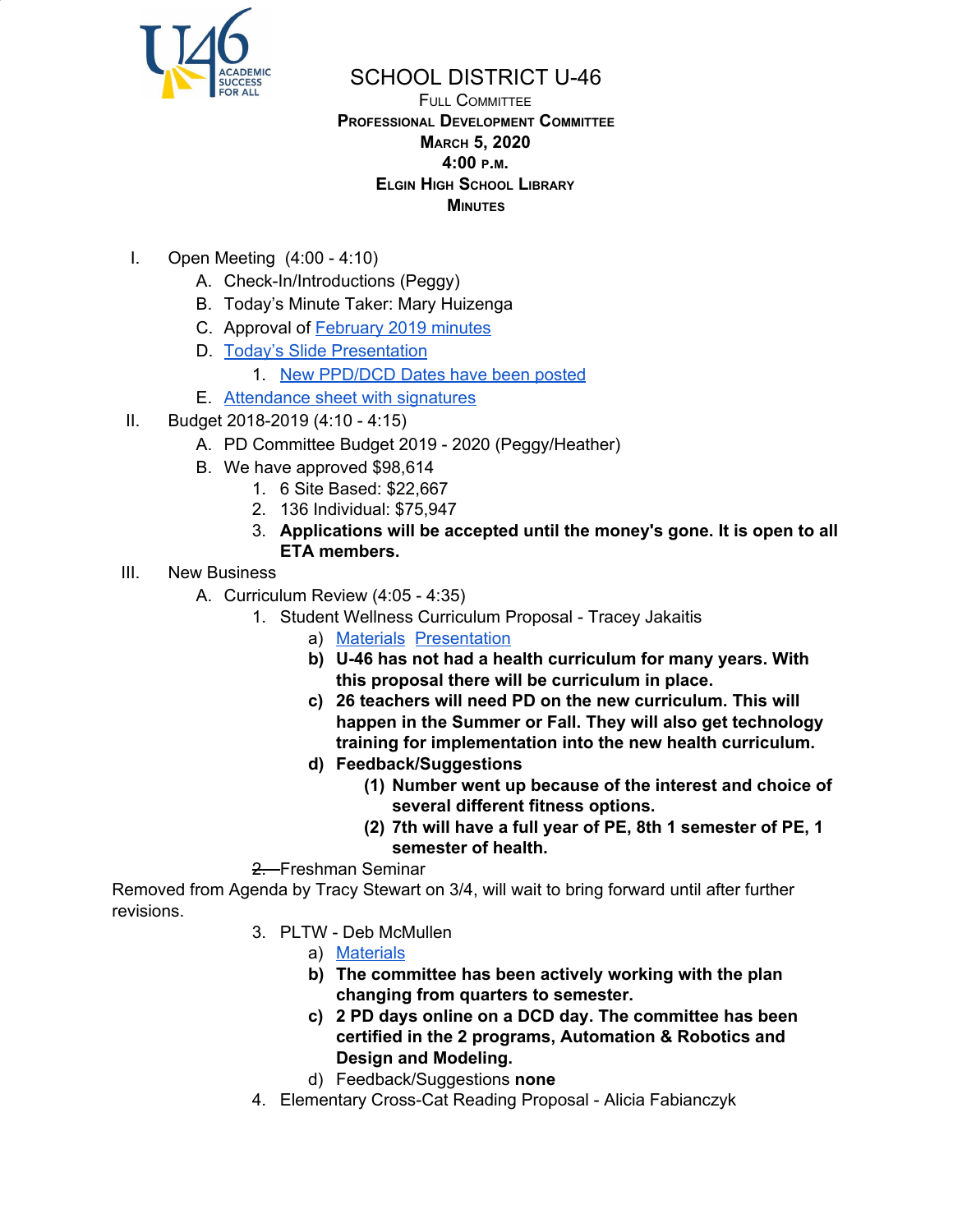

# SCHOOL DISTRICT U-46

FULL COMMITTEE **PROFESSIONAL DEVELOPMENT COMMITTEE MARCH 5, 2020 4:00 <sup>P</sup>.M. ELGIN HIGH SCHOOL LIBRARY MINUTES**

## a) [Materials](https://drive.google.com/file/d/1STGZs8vp7tlW7Aal86OdrVtQBRUR58ps/view?usp=sharing)

- **b) Cross-Cat is serving students with direct services**
- **c) The committee itself created information to share with other teachers to aid in their PD. (Internal PD)**
- **d) The proposal includes 5 full days of professional development for teachers. (DCD days) They would be customized based on the needs of the group.**
- e) **Follow up coaching sessions would be scheduled for clustered elementary schools in early November**.
- f) Feedback/Suggestions
	- **(1) It complements integrated curriculum with more structure**
	- **(2) It's for English and Spanish, they added ESL tips for other languages.**
	- **(3) Schools with multiple teachers would get their own materials unless they are separating the levels in their school.**
	- **(4) This proposal is specifically for SPED teachers.**
- B. Subcommittee work (4:35 5:05)
	- 1. Group [assignments](https://docs.google.com/document/d/1IIcWRx7BhwLJDYBMRk6b81_0B5rOlWkDSvzgEldR69w/edit?usp=sharing)
		- a) Division of Budget
		- b) Revision of Application Rubric
		- c) Education/Outreach
		- d) Feedback from Conferences
		- e) Pre-Approved Conference List
- C. [Department](https://docs.google.com/document/d/1ps35q6O_6QTJjRS3sw2_vyDlCvGKJD_Zv-Gr-FFUzmQ/edit?usp=sharing) Update Request for Help Peggy (5:05 5:10)
	- **1. If you are on any of these committees would you consider reporting back to this committee by filling in information on this form**
	- **2. This will then be published to the PD committee**
- D. National Board Announcement Heather (5:10 5:15)
- E. Update on walkthrough committee progress Heather and Nancy Kalush (5:15-5:20)
	- **1. Expect an email from Heather on Monday. Read through it and consider participating.**
- IV. Next Steps (5:20 5:30)
	- A. Meeting Summary/Exit Ticket
		- 1. <http://bit.ly/MAR52020>
	- B. Report Out at Building/Department
		- **1. You will receive a link to the minutes and a meeting summary email template tomorrow**